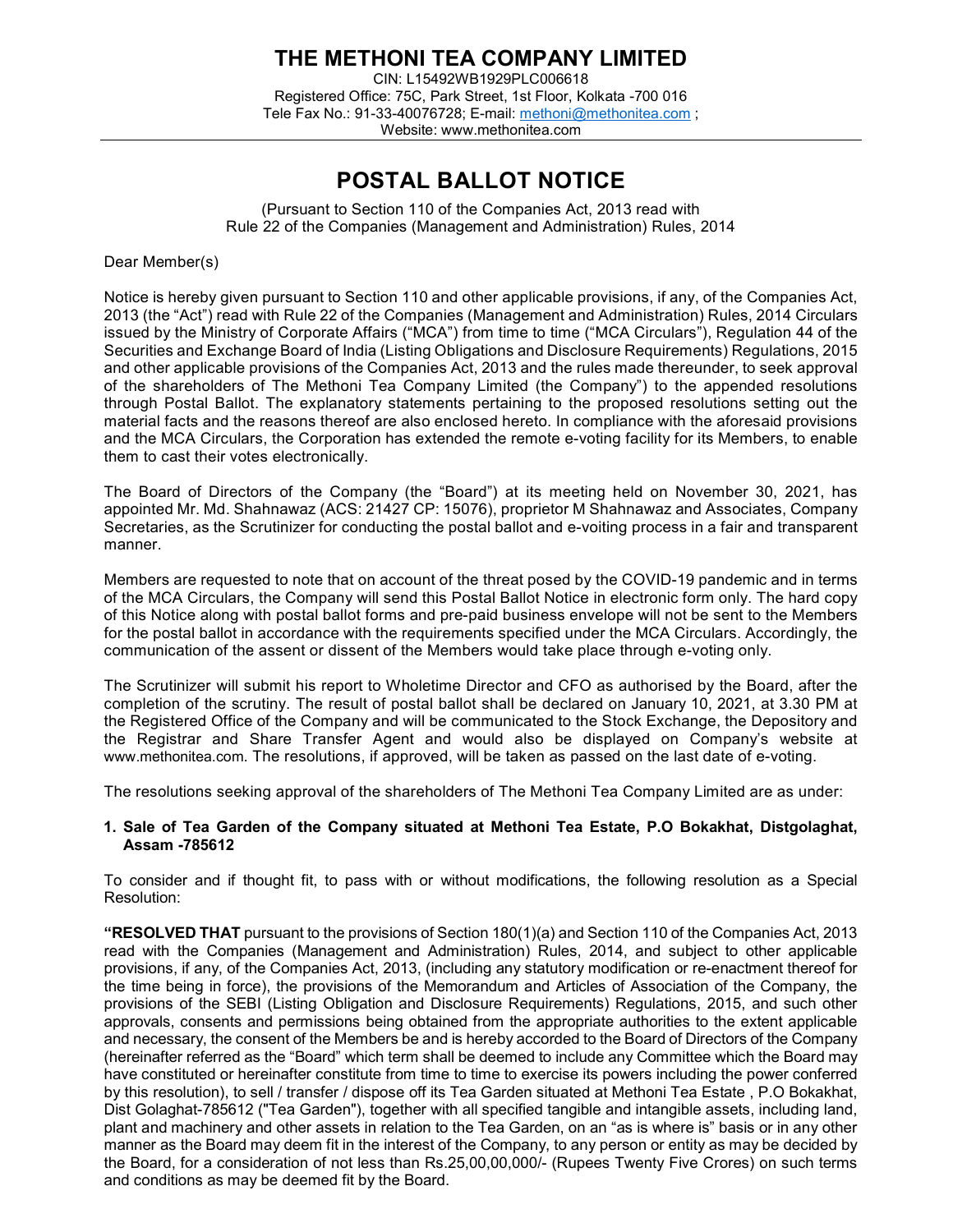**RESOLVED FURTHER THAT** the Board be and is hereby authorised and empowered to identify the buyers, negotiate the deal, finalise and execute necessary documents including but not limited to definitive Agreements, deeds of assignment / conveyance and other ancillary documents, with effect from such date and in such manner as is decided by the Board to do all such other acts, deeds, matters and things as they may deem necessary and/or expedient to give effect to the above Resolution including without limitation, to settle any questions, difficulties or doubts that may arise in regard to sale and transfer of the Undertaking as they may in their absolute discretion deem fit.

RESOLVED FURTHER THAT the Board be and is hereby authorized to delegate all or any of the powers herein conferred, to any Committee of Directors or any one or more Directors of the Company with power to delegate to any Officers of the Company, with authorities as required, affixing the Common Seal of the Company on agreements/documents, arranging delivery and execution of contracts, deeds, agreements and instruments."

### For The Methoni Tea Company Limited

November 30, 2021 Regd. Office: 75C, Park Street, 1st Floor, Kolkata -700016

> RAJENDRA PRASAD BUBNA Whole-time Director DIN: 00180543

## NOTES:

- 1. The explanatory statements pursuant to section 102 and other applicable provisions of the Companies Act, 2013 and Rules made thereunder in respect of the businesses set out above are annexed hereto.
- 2. In view of the ongoing COVID-19 pandemic and the provisions of Circulars issued by the Ministry of Corporate Affairs MCA Circulars, the Company has sent this Postal Ballot Notice only through e-mail to all the Members, whose names appear in the Register of Members/ List of Beneficial Owners as received from Depositories as on Friday, December 3, 2021 (the cut-off date) and who have registered their email address with the Corporation/Depository Participant (DP). The voting rights of shareholders shall be in proportion to their shares of the paid up equity share capital of the Company as on the cut-off date of December 3, 2021.
- 3. Members holding shares in physical form and who have not yet registered their e-mail address are requested to register the same with the Company or its Registrar and Share Transfer Agent, M/s Maheshwari Datamatics Pvt Ltd by sending an e-mail to methoni@methonitea.com Members holding shares in electronic form are requested to get their e-mail address registered with their respective DP. Thereafter, the Company would endeavour to send the Postal Ballot Notice to such Members to enable them to cast their vote through e-voting.
- 4. The Postal Ballot Notice is placed on www.methonitea.com.
- 5. On account of the threat posed by the COVID-19 pandemic and in terms of the MCA Circulars, the Company will send this Postal Ballot Notice in electronic form only. The hard copy of this Notice along with postal ballot forms and pre-paid business envelope will not be sent to the Members for the postal ballot in accordance with the requirements specified under the MCA Circulars. Accordingly, the communication of the assent or dissent of the Members would take place through e-voting only.
- 6. The Company has engaged Central Depository Services (India) Limited (CDSL) to provide e-voting facility to members in terms of the provisions of section 110 of the Companies Act, 2013 read with Rule 22 of the Companies (Management and Administration) Rules, 2014 as amended, Regulation 44 of SEBI LODR 2015 and the MCA Circulars.
- 7. Member(s) desirous of exercising vote through electronic means are requested to carefully follow the instructions given in this Postal Ballot Notice. The voting through electronic means will commence on Friday, December 10, 2021 at 9:00 A.M. IST and will end on Saturday, January 8, 2022 at 5:00 P.M. IST. The members will not be able to cast their vote electronically beyond the date and time mentioned above.
- 8. For any query regarding e-voting, shareholders may refer the Frequently Asked Questions ("FAQs") and e-voting manual available at www.evotingindia.com under help section or write an email to helpdesk.evoting@cdslindia.com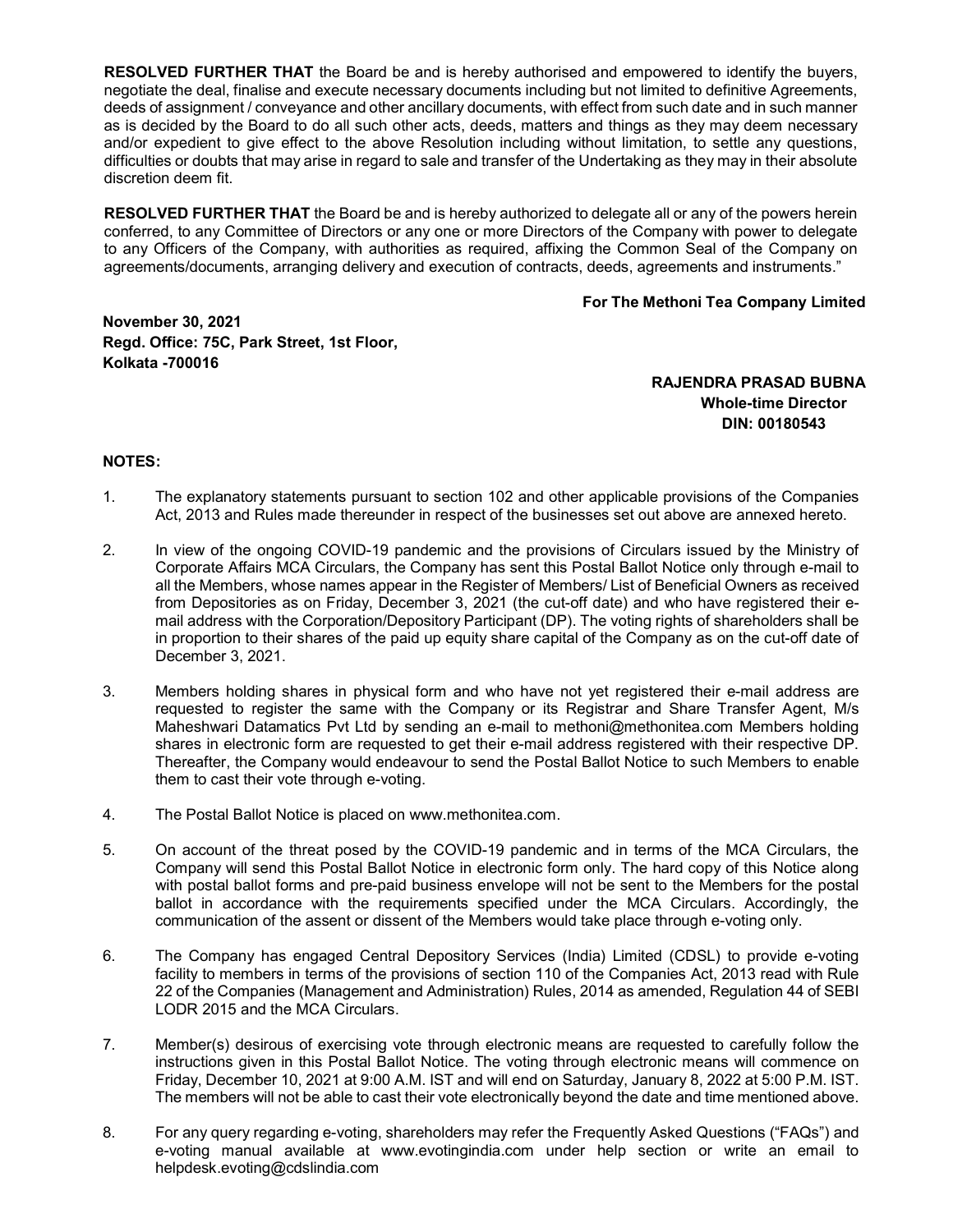- 9. The Resolutions, if passed by requisite majority, will be deemed to be passed on the last date specified for e-voting.
- 10. Institutional Members / Bodies Corporate (i.e. other than individuals, HUF, NRI etc.) are required to send scanned copy (PDF/JPG Format) of the relevant Board Resolution / Authority letter etc. together with attested specimen signature of the duly authorized signatory(ies) who are authorized to vote through email at csmdshah@gmail.com with a copy marked to helpdesk.evoting@cdslindia.com on or before January 8, 2022, upto 5:00 pm without which the vote shall not be treated as valid.

## I. The process and manner for remote e-voting are as under:

- (i) The voting period begins on Friday, December 10, 2021 at 9:00 A.M. IST and will end on Saturday, January 8, 2022 at 5:00 P.M. IST During this period shareholders' of the Company, holding shares either in physical form or in dematerialized form, as on the cut-off date  $3<sup>rd</sup>$  December, 2021 may cast their vote electronically. The e-voting module shall be disabled by CDSL for voting thereafter.
- (ii) Shareholders who have already voted prior to the meeting date would not be entitled to vote at the meeting venue.
- (iii) Pursuant to SEBI Circular No. SEBI/HO/CFD/CMD/CIR/P/2020/242 dated 09.12.2020, under Regulation 44 of Securities and Exchange Board of India (Listing Obligations and Disclosure Requirements) Regulations, 2015, listed entities are required to provide remote e-voting facility to its shareholders, in respect of all shareholders' resolutions. However, it has been observed that the participation by the public non-institutional shareholders/retail shareholders is at a negligible level.

Currently, there are multiple e-voting service providers (ESPs) providing e-voting facility to listed entities in India. This necessitates registration on various ESPs and maintenance of multiple user IDs and passwords by the shareholders.

In order to increase the efficiency of the voting process, pursuant to a public consultation, it has been decided to enable e-voting to all the demat account holders, by way of a single login credential, through their demat accounts/ websites of Depositories/ Depository Participants. Demat account holders would be able to cast their vote without having to register again with the ESPs, thereby, not only facilitating seamless authentication but also enhancing ease and convenience of participating in e-voting process.

(iv) In terms of SEBI circular no. SEBI/HO/CFD/CMD/CIR/P/2020/242 dated December 9, 2020 on e-Voting facility provided by Listed Companies, Individual shareholders holding securities in demat mode are allowed to vote through their demat account maintained with Depositories and Depository Participants. Shareholders are advised to update their mobile number and email Id in their demat accounts in order to access e-Voting facility.

Pursuant to abovesaid SEBI Circular, Login method for e-Voting and joining virtual meetings for Individual shareholders holding securities in Demat mode is given below: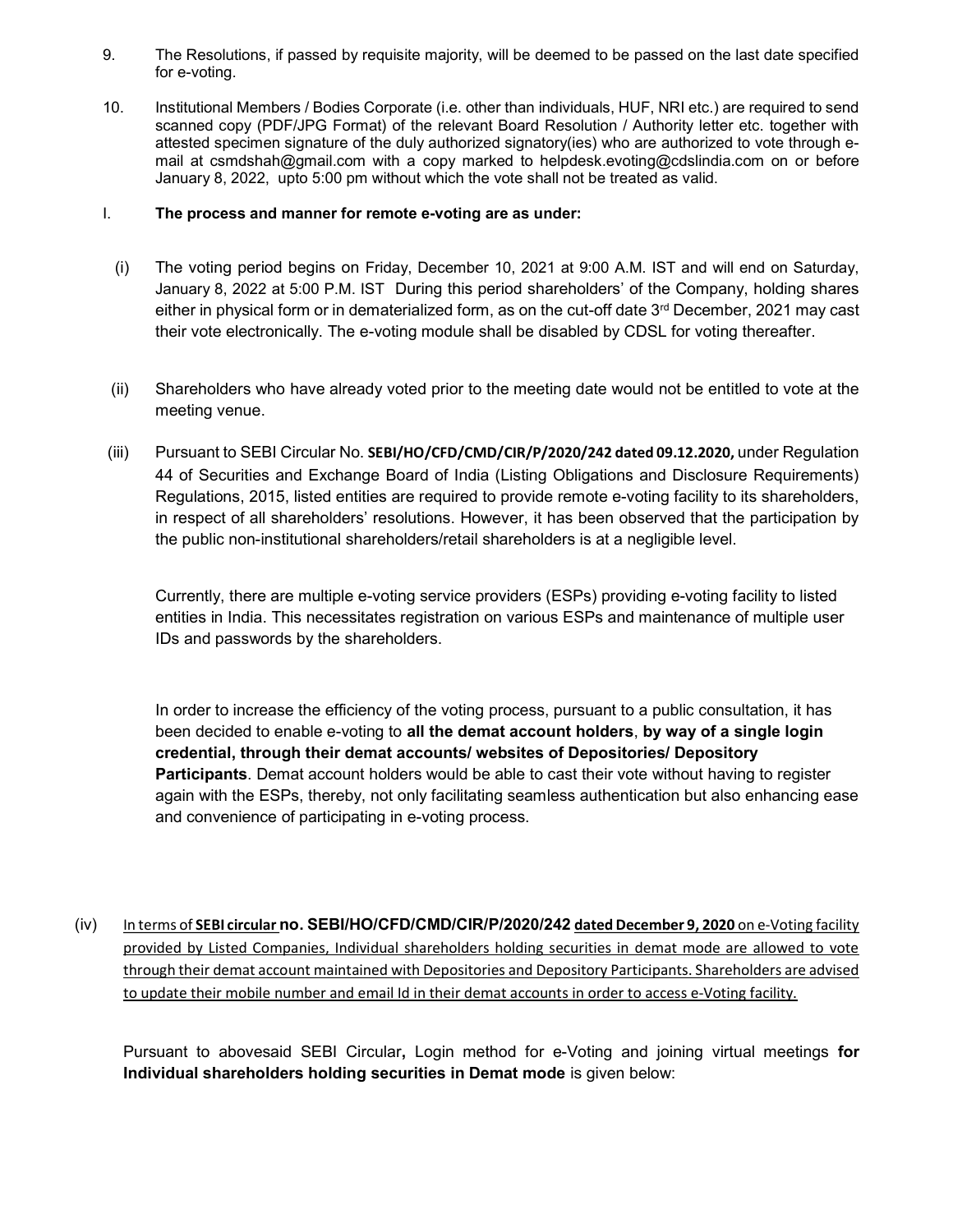| <b>Type</b>                                                                       | of   Login Method                                                                                                                                                                                                                                                                                                                                                                                                                                                                                                                                                                                                                                                                                                                                                                                                                                                                                       |
|-----------------------------------------------------------------------------------|---------------------------------------------------------------------------------------------------------------------------------------------------------------------------------------------------------------------------------------------------------------------------------------------------------------------------------------------------------------------------------------------------------------------------------------------------------------------------------------------------------------------------------------------------------------------------------------------------------------------------------------------------------------------------------------------------------------------------------------------------------------------------------------------------------------------------------------------------------------------------------------------------------|
| shareholders                                                                      |                                                                                                                                                                                                                                                                                                                                                                                                                                                                                                                                                                                                                                                                                                                                                                                                                                                                                                         |
| Individual<br>Shareholders<br>holding<br>securities in                            | Users who have opted for CDSL Easi / Easiest facility, can login through their existing<br>1)<br>user id and password. Option will be made available to reach e-Voting page without<br>any further authentication. The URL for users to login to Easi / Easiest are<br>https://web.cdslindia.com/myeasi/home/login or visit www.cdslindia.com and click<br>on Login icon and select New System Myeasi.                                                                                                                                                                                                                                                                                                                                                                                                                                                                                                  |
| Demat mode<br>with CDSL                                                           | 2) After successful login the Easi / Easiest user will be able to see the e-Voting option for<br>eligible companies where the evoting is in progress as per the information provided<br>by company. On clicking the evoting option, the user will be able to see e-Voting page<br>of the e-Voting service provider for casting your vote during the remote e-Voting<br>period or joining virtual meeting & voting during the meeting. Additionally, there is<br>also links provided to access the system of all e-Voting Service Providers i.e.<br>CDSL/NSDL/KARVY/LINKINTIME, so that the user can visit the e-Voting service<br>providers' website directly.                                                                                                                                                                                                                                          |
|                                                                                   | If the user is not registered for Easi/Easiest, option to register is available at<br>3)<br>https://web.cdslindia.com/myeasi/Registration/EasiRegistration                                                                                                                                                                                                                                                                                                                                                                                                                                                                                                                                                                                                                                                                                                                                              |
|                                                                                   | Alternatively, the user can directly access e-Voting page by providing Demat Account<br>4)<br>Number and PAN No. from a e-Voting link available on www.cdslindia.com home<br>page. The system will authenticate the user by sending OTP on registered Mobile &<br>Email as recorded in the Demat Account. After successful authentication, user will be<br>able to see the e-Voting option where the evoting is in progress and also able to<br>directly access the system of all e-Voting Service Providers.                                                                                                                                                                                                                                                                                                                                                                                           |
| Individual<br>Shareholders<br>holding<br>securities in<br>demat mode<br>with NSDL | If you are already registered for NSDL IDeAS facility, please visit the e-Services website<br>1)<br>of NSDL. Open web browser by typing the following URL: https://eservices.nsdl.com<br>either on a Personal Computer or on a mobile. Once the home page of e-Services is<br>launched, click on the "Beneficial Owner" icon under "Login" which is available under<br>'IDeAS' section. A new screen will open. You will have to enter your User ID and<br>Password. After successful authentication, you will be able to see e-Voting services.<br>Click on "Access to e-Voting" under e-Voting services and you will be able to see e-<br>Voting page. Click on company name or e-Voting service provider name and you will<br>be re-directed to e-Voting service provider website for casting your vote during the<br>remote e-Voting period or joining virtual meeting & voting during the meeting. |
|                                                                                   | If the user is not registered for IDeAS e-Services, option to register is available at<br>2)<br>https://eservices.nsdl.com. Select "Register Online for IDeAS "Portal or click<br>at<br>https://eservices.nsdl.com/SecureWeb/IdeasDirectReg.jsp                                                                                                                                                                                                                                                                                                                                                                                                                                                                                                                                                                                                                                                         |
|                                                                                   | 3) Visit the e-Voting website of NSDL. Open web browser by typing the following URL:<br>https://www.evoting.nsdl.com/ either on a Personal Computer or on a mobile. Once<br>the home page of e-Voting system is launched, click on the icon "Login" which is<br>available under 'Shareholder/Member' section. A new screen will open. You will have<br>to enter your User ID (i.e. your sixteen digit demat account number hold with NSDL),<br>Password/OTP and a Verification Code as shown on the screen. After successful<br>authentication, you will be redirected to NSDL Depository site wherein you can see e-<br>Voting page. Click on company name or e-Voting service provider name and you will                                                                                                                                                                                              |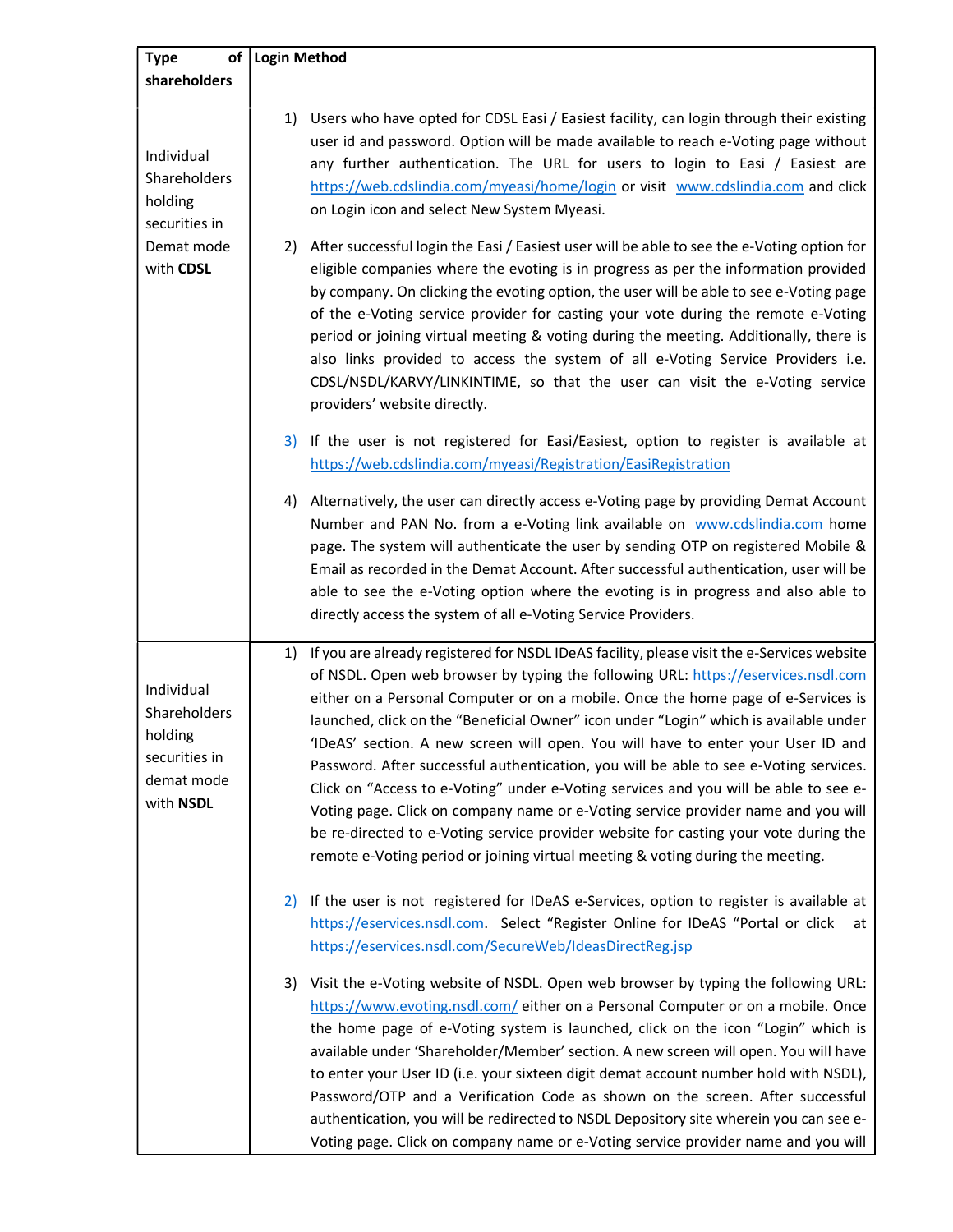|                                                                                                                                                        | be redirected to e-Voting service provider website for casting your vote during the<br>remote e-Voting period or joining virtual meeting & voting during the meeting                                                                                                                                                                                                                                                                                                                                                                                                                                                                                      |
|--------------------------------------------------------------------------------------------------------------------------------------------------------|-----------------------------------------------------------------------------------------------------------------------------------------------------------------------------------------------------------------------------------------------------------------------------------------------------------------------------------------------------------------------------------------------------------------------------------------------------------------------------------------------------------------------------------------------------------------------------------------------------------------------------------------------------------|
| Individual<br><b>Shareholders</b><br>(holding<br>securities<br>in<br>demat mode)<br>login through<br>their<br><b>Depository</b><br><b>Participants</b> | You can also login using the login credentials of your demat account through your<br>Depository Participant registered with NSDL/CDSL for e-Voting facility.<br>After<br>Successful login, you will be able to see e-Voting option. Once you click on e-Voting<br>option, you will be redirected to NSDL/CDSL Depository site after successful<br>authentication, wherein you can see e-Voting feature. Click on company name or e-<br>Voting service provider name and you will be redirected to e-Voting service provider<br>website for casting your vote during the remote e-Voting period or joining virtual<br>meeting & voting during the meeting. |

Important note: Members who are unable to retrieve User ID/ Password are advised to use Forget User ID and Forget Password option available at abovementioned website.

# Helpdesk for Individual Shareholders holding securities in demat mode for any technical issues related to login through Depository i.e. CDSL and NSDL

| Login type                                                            | <b>Helpdesk details</b>                                                                                                                                                             |
|-----------------------------------------------------------------------|-------------------------------------------------------------------------------------------------------------------------------------------------------------------------------------|
| Individual Shareholders holding<br>securities in Demat mode with CDSL | Members facing any technical issue in login can<br>contact CDSL helpdesk by sending a request at<br>helpdesk.evoting@cdslindia.comor contact at<br>022-23058738 and 22-23058542-43. |
| Individual Shareholders holding<br>securities in Demat mode with NSDL | Members facing any technical issue in login can<br>contact NSDL helpdesk by sending a request at<br>evoting@nsdl.co.in or call at toll free no.: 1800<br>1020 990 and 1800 22 44 30 |

- (v) Login method for e-Voting and joining virtual meeting for shareholders other than individual shareholders holding in Demat form & physical shareholders.
	- 1) The shareholders should log on to the e-voting website www.evotingindia.com.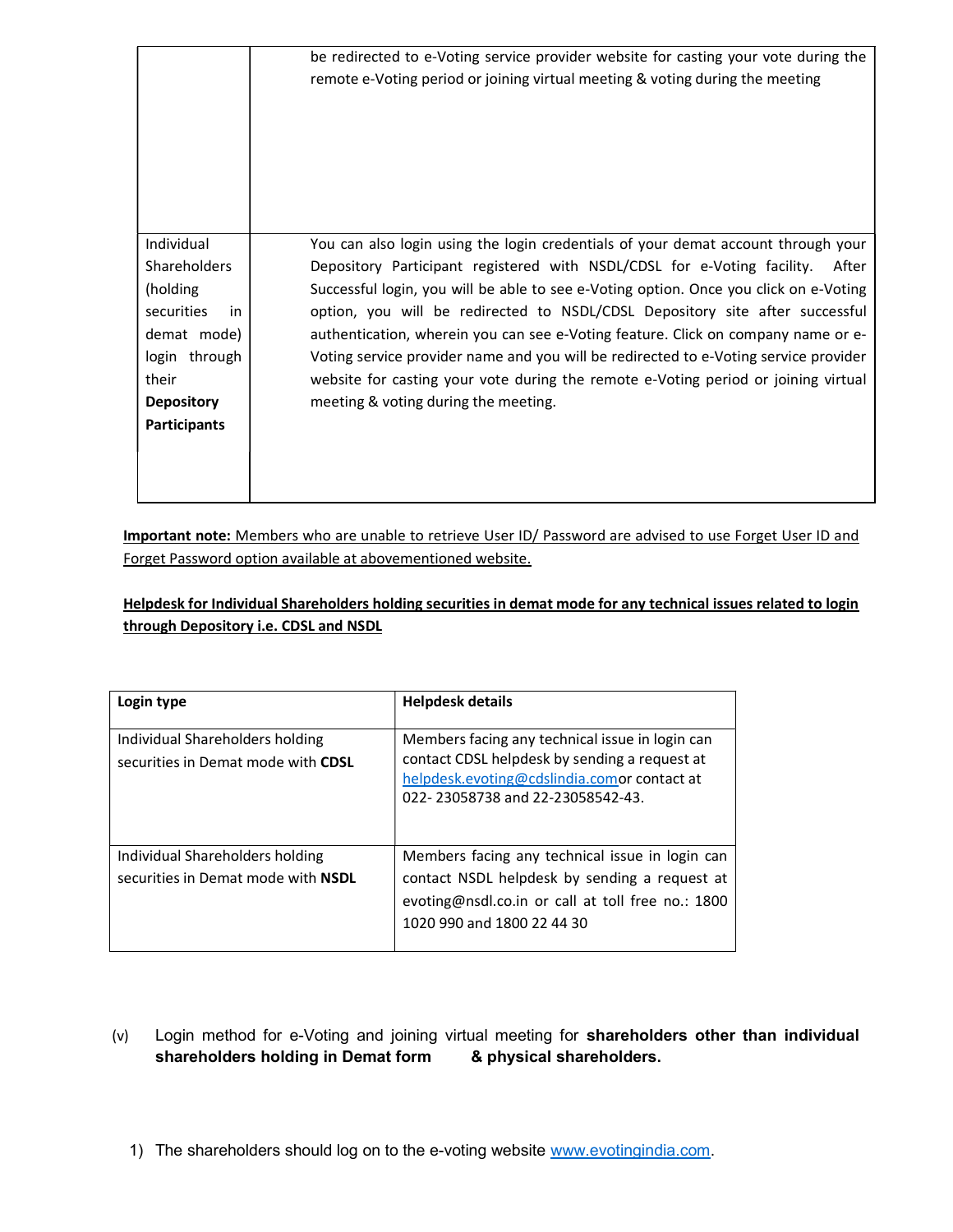- 2) Click on "Shareholders" module.
- 3) Now enter your User ID
	- a. For CDSL: 16 digits beneficiary ID,
	- b. For NSDL: 8 Character DP ID followed by 8 Digits Client ID,
	- c. Shareholders holding shares in Physical Form should enter Folio Number registered with the Company.
- 4) Next enter the Image Verification as displayed and Click on Login.
- 5) If you are holding shares in demat form and had logged on to www.evotingindia.com and voted on an earlier e-voting of any company, then your existing password is to be used.

## 6) If you are a first-time user follow the steps given below:

|                   | For Shareholders holding shares in Demat Form other than individual                                                                                                                               |
|-------------------|---------------------------------------------------------------------------------------------------------------------------------------------------------------------------------------------------|
|                   | and Physical Form                                                                                                                                                                                 |
| <b>PAN</b>        | Enter your 10 digit alpha-numeric *PAN issued by Income Tax                                                                                                                                       |
|                   | Department (Applicable for both demat shareholders as well as physical                                                                                                                            |
|                   | shareholders)                                                                                                                                                                                     |
|                   | Shareholders who have not updated their PAN with the<br>$\bullet$<br>Company/Depository Participant are requested to use the<br>sequence number sent by Company/RTA or<br>contact<br>Company/RTA. |
| <b>Dividend</b>   | Enter the Dividend Bank Details or Date of Birth (in dd/mm/yyyy format)                                                                                                                           |
| Bank              | as recorded in your demat account or in the company records in order to                                                                                                                           |
| <b>Details</b>    | login.                                                                                                                                                                                            |
| <b>OR</b><br>Date | If both the details are not recorded with the depository or company,<br>$\bullet$                                                                                                                 |
| Birth<br>of       | please enter the member id / folio number in the Dividend Bank                                                                                                                                    |
| (DOB)             | details field as mentioned in instruction (v).                                                                                                                                                    |

- (vi) After entering these details appropriately, click on "SUBMIT" tab.
- (vii) Shareholders holding shares in physical form will then directly reach the Company selection screen. However, shareholders holding shares in demat form will now reach 'Password Creation' menu wherein they are required to mandatorily enter their login password in the new password field. Kindly note that this password is to be also used by the demat holders for voting for resolutions of any other company on which they are eligible to vote, provided that company opts for e-voting through CDSL platform. It is strongly recommended not to share your password with any other person and take utmost care to keep your password confidential.
- (viii) For shareholders holding shares in physical form, the details can be used only for e-voting on the resolutions contained in this Notice.
- (ix) Click on the EVSN for the relevant <Company Name> on which you choose to vote.
- (x) On the voting page, you will see "RESOLUTION DESCRIPTION" and against the same the option "YES/NO" for voting. Select the option YES or NO as desired. The option YES implies that you assent to the Resolution and option NO implies that you dissent to the Resolution.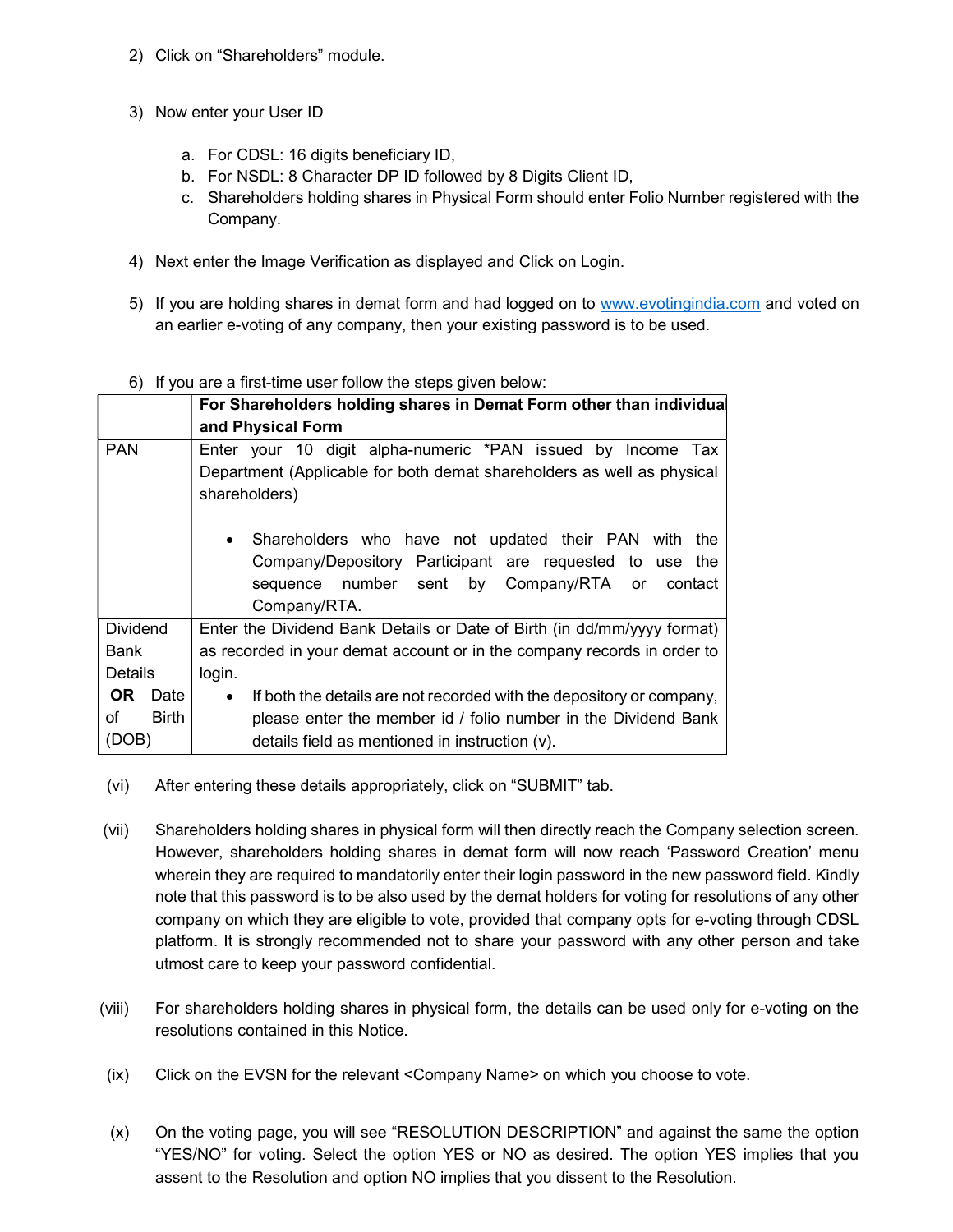- (xi) Click on the "RESOLUTIONS FILE LINK" if you wish to view the entire Resolution details.
- (xii) After selecting the resolution, you have decided to vote on, click on "SUBMIT". A confirmation box will be displayed. If you wish to confirm your vote, click on "OK", else to change your vote, click on "CANCEL" and accordingly modify your vote.
- (xiii) Once you "CONFIRM" your vote on the resolution, you will not be allowed to modify your vote.
- (xiv) You can also take a print of the votes cast by clicking on "Click here to print" option on the Voting page.
- (xv) If a demat account holder has forgotten the login password then Enter the User ID and the image verification code and click on Forgot Password & enter the details as prompted by the system.

## (xvi) Facility for Non – Individual Shareholders and Custodians –Remote Voting

- Non-Individual shareholders (i.e. other than Individuals, HUF, NRI etc.) and Custodians are required to log on to www.evotingindia.com and register themselves in the "Corporates" module.
- A scanned copy of the Registration Form bearing the stamp and sign of the entity should be emailed to helpdesk.evoting@cdslindia.com.
- After receiving the login details a Compliance User should be created using the admin login and password. The Compliance User would be able to link the account(s) for which they wish to vote on.
- The list of accounts linked in the login should be mailed to helpdesk.evoting@cdslindia.com and on approval of the accounts they would be able to cast their vote.
- A scanned copy of the Board Resolution and Power of Attorney (POA) which they have issued in favour of the Custodian, if any, should be uploaded in PDF format in the system for the scrutinizer to verify the same.
- Alternatively Non Individual shareholders are required to send the relevant Board Resolution/ Authority letter etc. together with attested specimen signature of the duly authorized signatory who are authorized to vote, to the Scrutinizer and to the Company at the email address viz; entitled in the scrutinizer and to the Company at the email address viz; address by company) , if they have voted from individual tab & not uploaded same in the CDSL e-voting system for the scrutinizer to verify the same.

# PROCESS FOR THOSE SHAREHOLDERS WHOSE EMAIL/MOBILE NO. ARE NOT REGISTERED WITH THE COMPANY/DEPOSITORIES.

1. For Physical shareholders- please provide necessary details like Folio No., Name of shareholder, scanned copy of the share certificate (front and back), PAN (self attested scanned copy of PAN card), AADHAR (self attested scanned copy of Aadhar Card) by email to Company/RTA email id.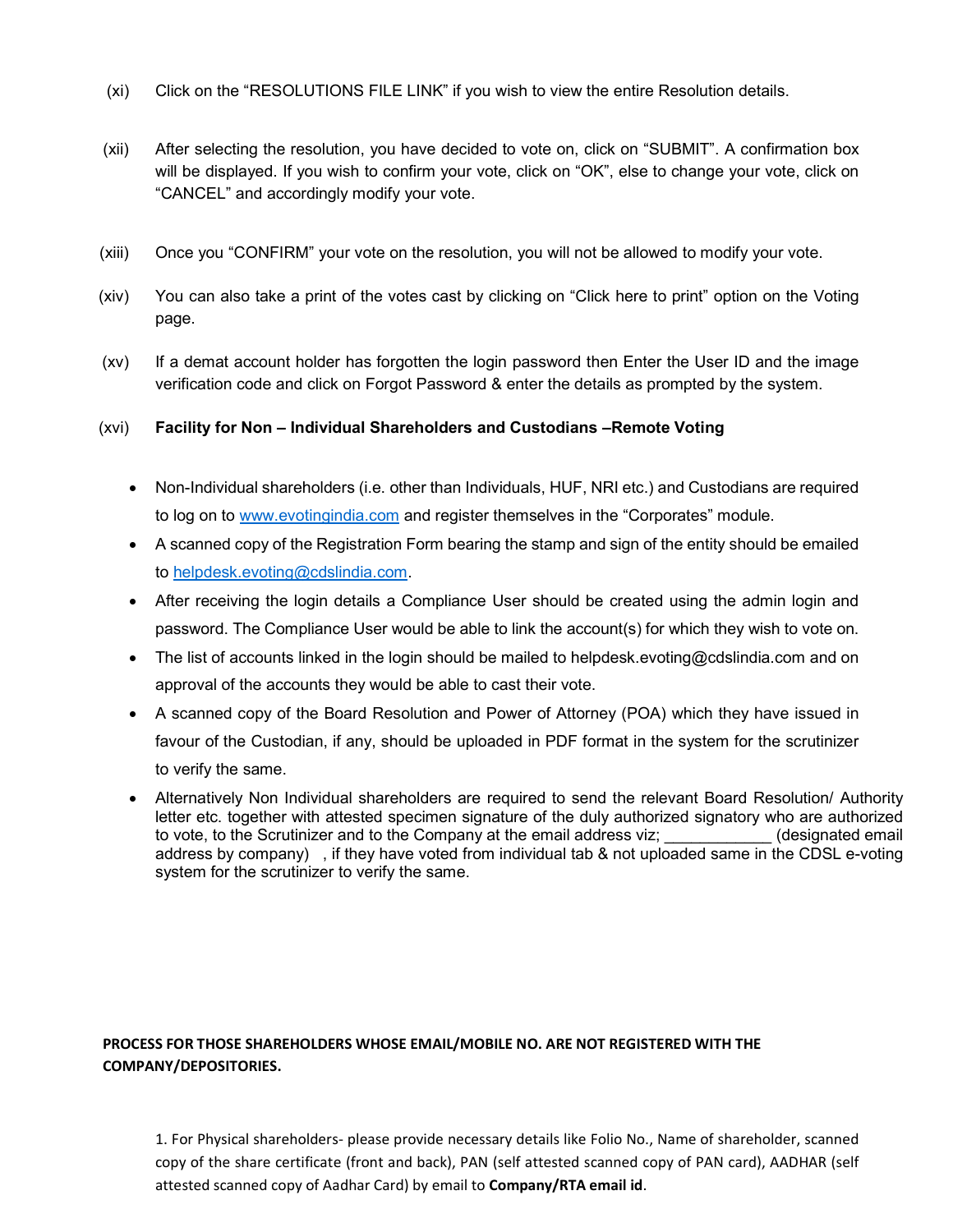2. For Demat shareholders -, Please update your email id & mobile no. with your respective Depository Participant (DP)

3. For Individual Demat shareholders – Please update your email id & mobile no. with your respective Depository Participant (DP) which is mandatory while e-Voting & joining virtual meetings through Depository.

If you have any queries or issues regarding attending AGM & e-Voting from the CDSL e-Voting System, you can write an email to helpdesk.evoting@cdslindia.com or contact at 022-23058738 and 022-23058542/43.

All grievances connected with the facility for voting by electronic means may be addressed to Mr. Rakesh Dalvi, Sr. Manager, (CDSL, ) Central Depository Services (India) Limited, A Wing, 25th Floor, Marathon Futurex, Mafatlal Mill Compounds, N M Joshi Marg, Lower Parel (East), Mumbai - 400013 or send an email to helpdesk.evoting@cdslindia.com or call on 022-23058542/43.